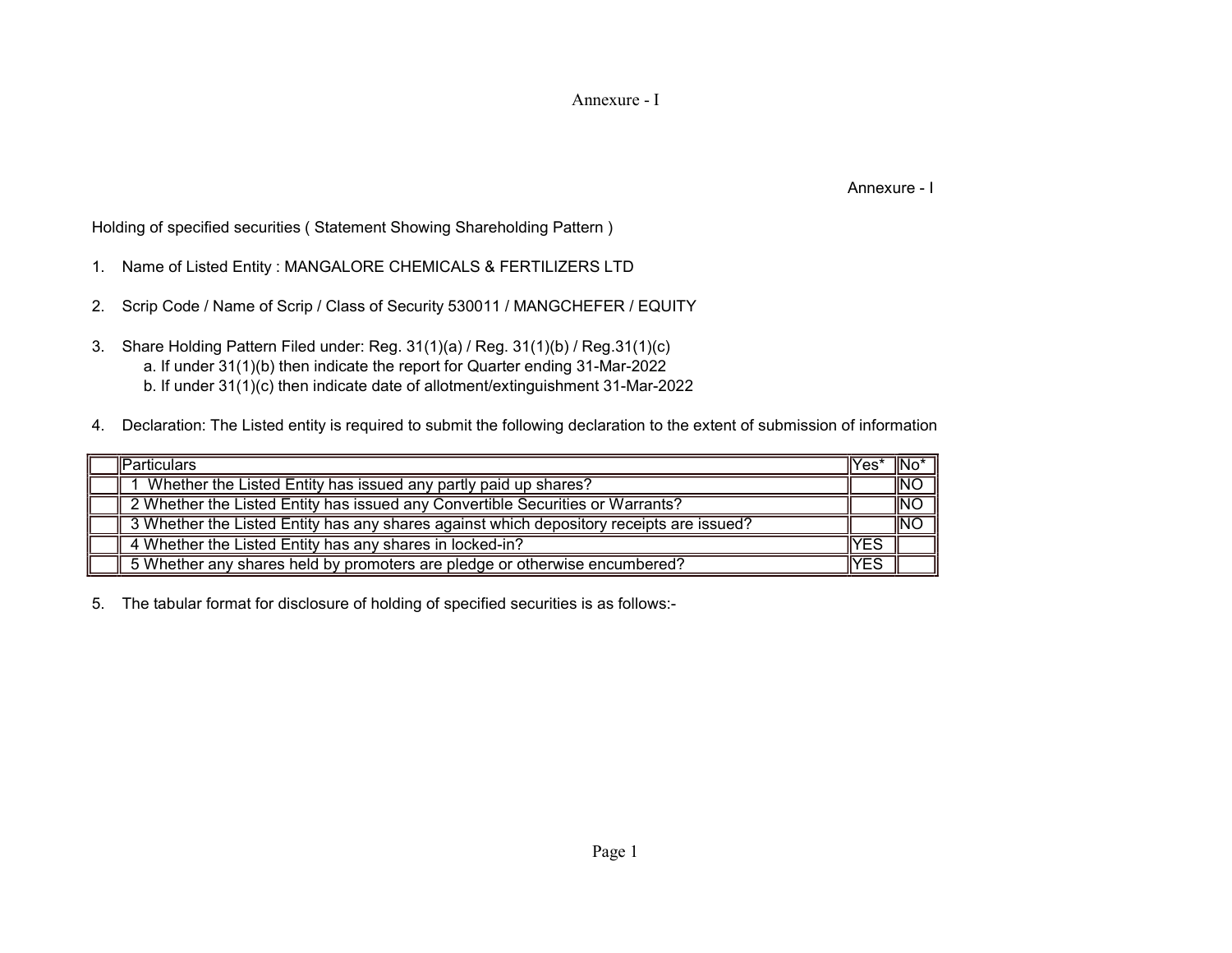|      |                        |                 |           | Table I - Summary Statement holding of specified securities |               |                 |                   |                |                       |                         |                  |               |                            |              |                  |                   |                  |                |
|------|------------------------|-----------------|-----------|-------------------------------------------------------------|---------------|-----------------|-------------------|----------------|-----------------------|-------------------------|------------------|---------------|----------------------------|--------------|------------------|-------------------|------------------|----------------|
| Cate | Category of            | Nos. of         | No. of    | No. of                                                      | No. of shares | Total nos.      | Shareholding as   |                |                       | Number of Voting Rights |                  | No. of Shares | Shareholding,<br>Number of |              | Number of Shares |                   | Number of equity |                |
| gory | Shareholder            | Shareholders    |           | fully paid up   Partly paid-up                              | underlying    | shares held     | a % of total no.  |                | held in each class of |                         |                  | Underlying    | as a % assuming            | Locked in    |                  | pledged or        |                  | shares held in |
| (1)  | (II)                   | (III)           |           | equity shares   equity shares                               | Depository    | $(VII) =$       | of shares         |                | securities (IX)       |                         |                  | Outstanding   | full conversion            | shares (XII) |                  | otherwise         |                  | dematerialized |
|      |                        |                 | held      | held                                                        | Receipts      | $(IV)+(V)+(VI)$ | (calculated as    |                |                       |                         |                  | convertible   | of convertible             |              |                  | encumbered (XIII) |                  | form (XIV)     |
|      |                        |                 | (IV)      | (V)                                                         | (VI)          |                 | per SCRR, 1957)   |                | No of Voting Rights   |                         |                  | securities    | securities                 |              |                  |                   |                  |                |
|      |                        |                 |           |                                                             |               |                 | (VIII) As a       |                |                       |                         | Total as         | (including    | (as a percentage           | No.(a)       | Asa%             | No.(a)            | As a %           |                |
|      |                        |                 |           |                                                             |               |                 | $%$ of $(A+B+C2)$ | Class          | Class                 | Total                   | a % of $(A+B+C)$ | Warrants)     | of diluted share           |              | of total         |                   | of total         |                |
|      |                        |                 |           |                                                             |               |                 |                   | eg: X          | eg: Y                 |                         |                  | (X)           | capital)                   |              | Shares           |                   | Shares           |                |
|      |                        |                 |           |                                                             |               |                 |                   |                |                       |                         |                  |               | $(XI) = (VII)+(X)$         |              | $ $ held (b)     |                   | held (b)         |                |
|      | <b>IPROMOTER &amp;</b> |                 |           |                                                             |               |                 |                   |                |                       |                         |                  |               |                            |              |                  |                   |                  |                |
|      | <b>PROMOTER</b>        |                 |           |                                                             |               |                 |                   |                |                       |                         |                  |               |                            |              |                  |                   |                  |                |
|      | <b>GROUP</b>           | 10 <sub>h</sub> | 71667758  |                                                             |               | 71667758        | 60.47             | 71667758       |                       | 71667758                | 60.47            |               | 60.47                      |              |                  | 55760668          | 77.8             | 71667758       |
| B.   | <b>IPUBLIC</b>         | 59719           | 46847392  |                                                             |               | 46847392        |                   | 39.53 46847392 |                       | 0 46847392              | 39.53            |               | 39.53                      | 4000         | 0.01             |                   |                  | 44265784       |
|      | <b>INON PROMOTER-</b>  |                 |           |                                                             |               |                 |                   |                |                       |                         |                  |               |                            |              |                  |                   |                  |                |
| IC.  | <b>NON PUBLIC</b>      |                 |           |                                                             |               |                 |                   |                |                       |                         |                  |               |                            |              |                  |                   |                  |                |
|      | <b>SHARES</b>          |                 |           |                                                             |               |                 |                   |                |                       |                         |                  |               |                            |              |                  |                   |                  |                |
| IC1. | UNDERLYING DRS         |                 |           |                                                             |               |                 |                   |                |                       |                         |                  |               |                            |              |                  |                   |                  |                |
|      | <b>ISHARES HELD BY</b> |                 |           |                                                             |               |                 |                   |                |                       |                         |                  |               |                            |              |                  |                   |                  |                |
|      | <b>EMPLOYEE</b>        |                 |           |                                                             |               |                 |                   |                |                       |                         |                  |               |                            |              |                  |                   |                  |                |
| IC2. | <b>TRUSTS</b>          |                 |           |                                                             |               |                 |                   |                |                       |                         |                  |               |                            |              |                  |                   |                  |                |
|      | <b>Total</b>           | 59729           | 118515150 |                                                             |               | 118515150       |                   | 100 118515150  |                       | 0 118515150             | 100              |               | 100                        | 4000         |                  | 55760668          | 47.05            | 115933542      |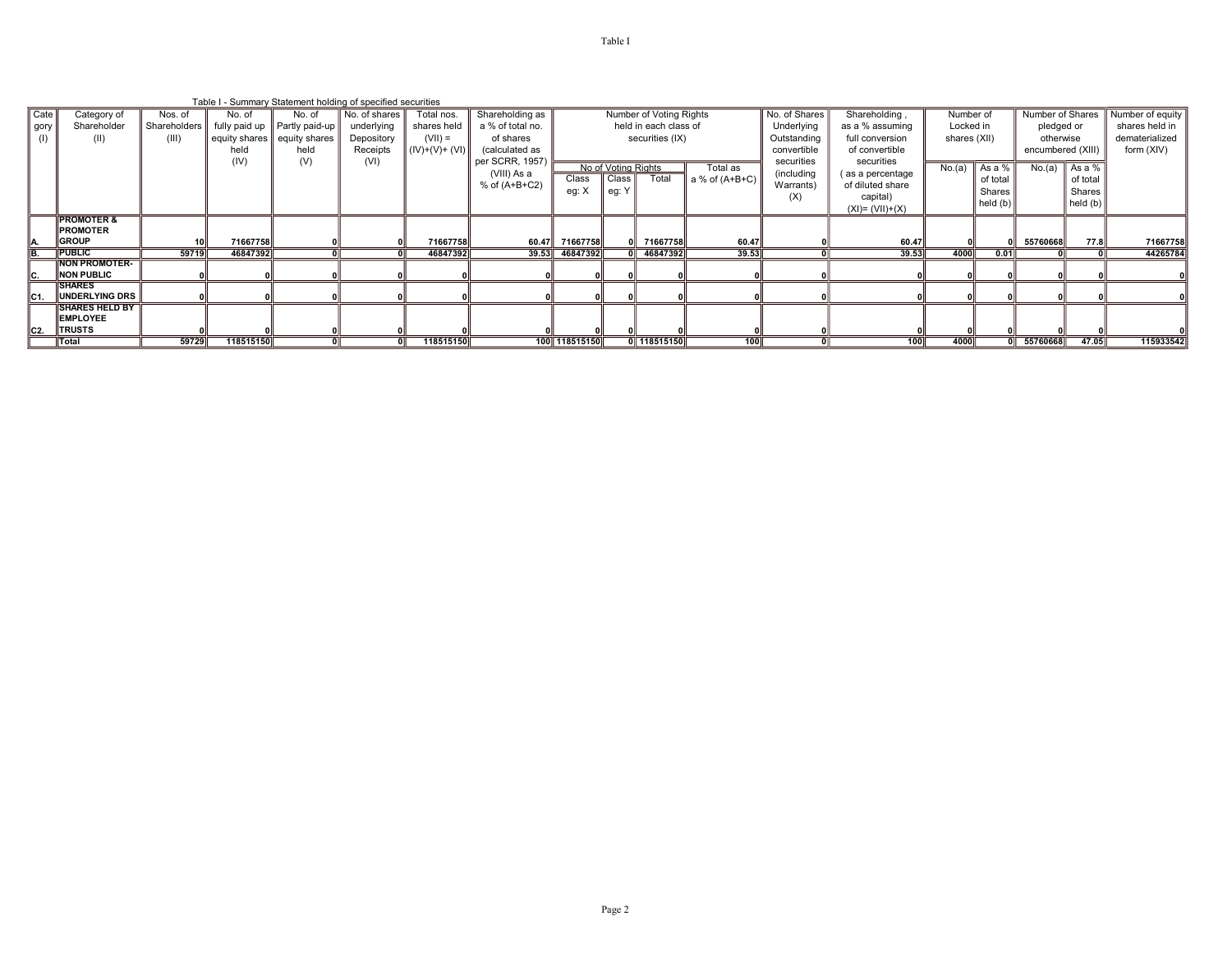|                                                 |           |            |                 |                   | Table II - Statement showing shareholding pattern of the Promoter and Promoter Group |            |             |                                    |                               |                     |                         |          |                |                                 |                |              |                   |                |                  |
|-------------------------------------------------|-----------|------------|-----------------|-------------------|--------------------------------------------------------------------------------------|------------|-------------|------------------------------------|-------------------------------|---------------------|-------------------------|----------|----------------|---------------------------------|----------------|--------------|-------------------|----------------|------------------|
| Category & Name                                 | promoter  | <b>PAN</b> | Nos. of         | No. of            | Partly paid-up No. of shares                                                         |            | Total nos.  | Shareholding %                     |                               |                     | Number of Voting Rights |          | No. of Shares  | Shareholding                    | Number of      |              | Number of Shares  |                | Number of equity |
| of the Shareholders                             | <b>OR</b> | (II)       | Shareholder     | fully paid up     | equity shares                                                                        | underlying | shares held | calculated as                      |                               |                     | held in each class of   |          | Underlying     | Locked in<br>as a % assuming    |                | pledged or   |                   | shares held in |                  |
| (1)                                             | promoter  |            | (III)           | equity shares     | held                                                                                 | Depository | $(VII =$    | per SCRR, 1957                     |                               |                     | securities (IX)         |          | Outstanding    | full conversion<br>shares (XII) |                | otherwise    |                   | dematerialized |                  |
|                                                 | Group     |            |                 | held              | (V)                                                                                  | Receipts   |             | $ V + V + V $ ) As a % of (A+B+C2) |                               |                     |                         |          | convertible    | of convertible                  |                |              | encumbered (XIII) |                | form (XIV)       |
|                                                 | entity    |            |                 | (IV)              |                                                                                      | (VI)       |             | (VIII)                             |                               |                     |                         |          | securities     | securities                      |                |              |                   |                |                  |
|                                                 | (except   |            |                 |                   |                                                                                      |            |             |                                    |                               | No of Voting Rights |                         | Total as | (including     | (as a percentage                | No.(a)         | As a %       | No.(a)            | As a %         |                  |
|                                                 |           |            |                 |                   |                                                                                      |            |             |                                    | Class                         | Class <sup>1</sup>  | Total                   | a % of   | Warrants)      | of diluted share                |                | of total     |                   | of total       |                  |
|                                                 | promoter) |            |                 |                   |                                                                                      |            |             |                                    | X                             |                     |                         | Total    |                |                                 |                | Shares       |                   | Shares         |                  |
|                                                 |           |            |                 |                   |                                                                                      |            |             |                                    |                               |                     |                         | Voting   | (X)            | capital)                        |                | held (b)     |                   | held (b)       |                  |
|                                                 |           |            |                 |                   |                                                                                      |            |             |                                    |                               |                     |                         | rights   |                | $(XI) = (VII)+(X)$              |                |              |                   |                |                  |
|                                                 |           |            |                 |                   |                                                                                      |            |             |                                    |                               |                     |                         |          |                | as a % of A+B+C2                |                |              |                   |                |                  |
| <b>INDIAN</b>                                   |           |            |                 |                   |                                                                                      |            |             |                                    |                               |                     |                         |          |                |                                 |                |              |                   |                |                  |
| Individuals/Hindu undivided                     |           |            |                 |                   |                                                                                      |            |             |                                    |                               |                     |                         |          |                |                                 |                |              |                   |                |                  |
| <b>IFamily</b>                                  |           |            |                 | 507152            |                                                                                      |            | 507152      | 0.43                               | 507152                        |                     | 507152                  | 0.43     |                | 0.43                            |                |              |                   |                | 507152           |
| Names                                           |           |            |                 |                   |                                                                                      |            |             |                                    |                               |                     |                         |          |                |                                 |                |              |                   |                |                  |
| SHRADHA AGARWALA                                | Prom.Grp. | ACTPA8806F |                 | 200000            |                                                                                      |            | 200000      | 0.17                               | 200000                        |                     | 200000                  | 0.17     |                | 0.17                            |                |              |                   |                | 200000           |
| <b>JYOTSNA PODDAR</b>                           | Prom.Grp. | AFGPP2539E |                 | 157152            |                                                                                      |            | 157152      | 0.13                               | 157152                        |                     | 157152                  | 0.13     |                | 0.13                            |                |              |                   |                | 157152           |
| <b>GAURAV AGARWALA</b>                          | Prom.Grp. | AEHPA6396L |                 | 150000            |                                                                                      |            | 150000      | 0.13                               | 150000                        | ா                   | 150000                  | 0.13     |                | 0.13                            | ∩ll            | ∩l           |                   |                | 150000           |
| <b>Central Government/</b>                      |           |            |                 |                   |                                                                                      |            |             |                                    |                               |                     |                         |          |                |                                 |                |              |                   |                |                  |
| <b>State Government(s)</b>                      |           |            |                 |                   |                                                                                      |            |             |                                    |                               |                     |                         |          |                |                                 |                |              |                   |                |                  |
| <b>Financial Institutions/</b>                  |           |            |                 |                   |                                                                                      |            |             |                                    |                               |                     |                         |          |                |                                 |                |              |                   |                |                  |
| c. IBanks                                       |           |            |                 |                   |                                                                                      |            |             |                                    |                               |                     |                         |          |                |                                 |                |              |                   |                |                  |
| d. ANY OTHER                                    |           |            |                 |                   |                                                                                      |            |             |                                    |                               |                     |                         |          |                |                                 |                |              |                   |                |                  |
| <b>Bodies Corporate</b>                         |           |            |                 | 69942103          |                                                                                      |            | 69942103    |                                    | 59.02 69942103                |                     | 0 69942103              | 59.02    | ᆔ              | 59.02                           | oll            |              | 0 55760668        | 77.8           | 69942103         |
| Names                                           |           |            |                 |                   |                                                                                      |            |             |                                    |                               |                     |                         |          |                |                                 |                |              |                   |                |                  |
| <b>IZUARI AGRO CHEMICALS LIMITED IPromoter</b>  |           | AAACZ3924H |                 | 64028362          |                                                                                      |            | 64028362    |                                    | 54.03 64028362                |                     | 0 64028362              | 54.03    |                | 54.03                           | ΩII            |              | 0 55760668        | 77.8           | 64028362         |
| <b>ADVENTZ FINANCE PRIVATE</b><br><b>IMITED</b> | Prom Grp. | AABCB3016H |                 | 4350361           |                                                                                      |            | 435036      | 3.67                               | 4350361                       |                     | 4350361                 | 3.67     |                | 3.67                            |                |              |                   |                | 435036           |
| MCDOWELL HOLDINGS LIMITED Promoter              |           | AAECM1162E |                 |                   |                                                                                      |            | 1257186     |                                    |                               |                     |                         | 1.06     |                | 1.06                            | ωII            |              |                   |                | 1257186          |
| <b>ZUARI GLOBAL LIMITED</b>                     | Promoter  | AAACZ0306P |                 | 1257186<br>306194 |                                                                                      |            | 306194      |                                    | 1.06 1257186<br>$0.26$ 306194 |                     | 0 1257186<br>0 306194   | 0.26     |                | 0.26                            | $\Omega$       |              |                   | 고              | 306194           |
| UNITED BREWERIES HOLDINGS                       |           |            |                 |                   |                                                                                      |            |             |                                    |                               |                     |                         |          |                |                                 |                |              |                   |                |                  |
| LIMITED                                         | Promoter  | AAACU2307D |                 |                   |                                                                                      |            |             |                                    |                               |                     |                         |          |                |                                 |                |              |                   |                |                  |
| KINGFISHER FINVEST INDIA LIMITE Promoter        |           | AABCV9224B |                 |                   |                                                                                      |            |             |                                    |                               | ╖                   | nl                      |          |                | ΩI                              | $\overline{0}$ |              |                   |                |                  |
|                                                 |           |            |                 |                   |                                                                                      |            |             |                                    |                               |                     |                         |          |                |                                 |                |              |                   |                |                  |
| Sub-Total (A)(1)                                |           |            |                 |                   |                                                                                      |            |             |                                    |                               |                     |                         |          |                |                                 |                |              |                   |                |                  |
|                                                 |           |            |                 | 70449255          |                                                                                      |            | 70449255    |                                    | 0 70449255                    |                     | 0 70449255              |          |                | 59.44                           | n١Ι            |              | $0$ 55760668      | 77.8           | 70449255         |
| <b>IFOREIGN</b>                                 |           |            |                 |                   |                                                                                      |            |             |                                    |                               |                     |                         |          |                |                                 |                |              |                   |                |                  |
| <b>Individuals (Non-</b>                        |           |            |                 |                   |                                                                                      |            |             |                                    |                               |                     |                         |          |                |                                 |                |              |                   |                |                  |
| Resident Individuals/                           |           |            |                 |                   |                                                                                      |            |             |                                    |                               |                     |                         |          |                |                                 |                |              |                   |                |                  |
| a. Foreign Individuals)                         |           |            |                 | 1218503           |                                                                                      |            | 1218503     |                                    | 1.03 1218503                  | ΩI                  | 1218503                 | 1.03     |                | 1.03                            |                |              |                   |                | 1218503          |
| Names:                                          |           |            |                 |                   |                                                                                      |            |             |                                    |                               |                     |                         |          |                |                                 |                |              |                   |                |                  |
| <b>AKSHAY PODDAR</b>                            | Promoter  | AFUPP0096C |                 | 1218503           |                                                                                      |            | 1218503     |                                    | 1.03 1218503                  |                     | 0 1218503               | 1.03     |                | 1.03                            | ொ              |              |                   |                | 1218503          |
| b. Government                                   |           |            | 0ll             |                   | nl                                                                                   | n          | $\Omega$    | - Oll                              | ΩI                            | oll                 | ΩI                      | - Oll    | 0II            | $\overline{\mathbf{0}}$         | 0              | oll          | 0ll               | oll            |                  |
| c. Institutions                                 |           |            |                 |                   |                                                                                      |            |             | ٥I                                 |                               | nl                  | ΩI                      |          | nl             | ᇭ                               | oГ             | $\mathbf{0}$ |                   | 0l             |                  |
| d. Foreign Portfolio Investor                   |           |            |                 |                   |                                                                                      |            |             | ᇭ                                  |                               | ता                  |                         |          |                | ता                              | oll            |              |                   |                |                  |
| f. ANY OTHER                                    |           |            |                 |                   |                                                                                      |            |             |                                    |                               |                     |                         |          |                |                                 |                |              |                   |                |                  |
| f. Chairman and Directors                       |           |            |                 |                   |                                                                                      |            |             |                                    |                               |                     |                         |          |                | πI                              |                |              |                   |                |                  |
|                                                 |           |            |                 |                   |                                                                                      |            |             |                                    |                               |                     |                         |          |                |                                 |                |              |                   |                |                  |
| $ Sub-Total(A)(2) $                             |           |            |                 | 1218503           |                                                                                      | oll        | 1218503     |                                    | 0 1218503                     |                     | $0$ 1218503             |          | $\overline{0}$ | 1.03                            | n۱۱            | $\Omega$     |                   | nl             | 1218503          |
|                                                 |           |            |                 |                   |                                                                                      |            |             |                                    |                               |                     |                         |          |                |                                 |                |              |                   |                |                  |
| <b>Total Shareholding of Promoter</b>           |           |            |                 |                   |                                                                                      |            |             |                                    |                               |                     |                         |          |                |                                 |                |              |                   |                |                  |
| and Promoter Group (A)=                         |           |            |                 |                   |                                                                                      |            |             |                                    |                               |                     |                         |          |                |                                 |                |              |                   |                |                  |
| $(A)(1)+(A)(2)$                                 |           |            | 10 <sup>1</sup> | 71667758          |                                                                                      |            | 71667758    |                                    | 60.47 71667758                |                     | 0 71667758              | 60.47    |                | 60.47                           |                |              | 55760668          | 47.05          | 71667758         |
|                                                 |           |            |                 |                   |                                                                                      |            |             |                                    |                               |                     |                         |          |                |                                 |                |              |                   |                |                  |
|                                                 |           |            |                 |                   |                                                                                      |            |             |                                    |                               |                     |                         |          |                |                                 |                |              |                   |                |                  |

ails of Shares which remain unclaimed may be given hear along with details such as number of shareholders, outstanding shares held in demat/unclaimed suspense account, voting rights which are frozen etc.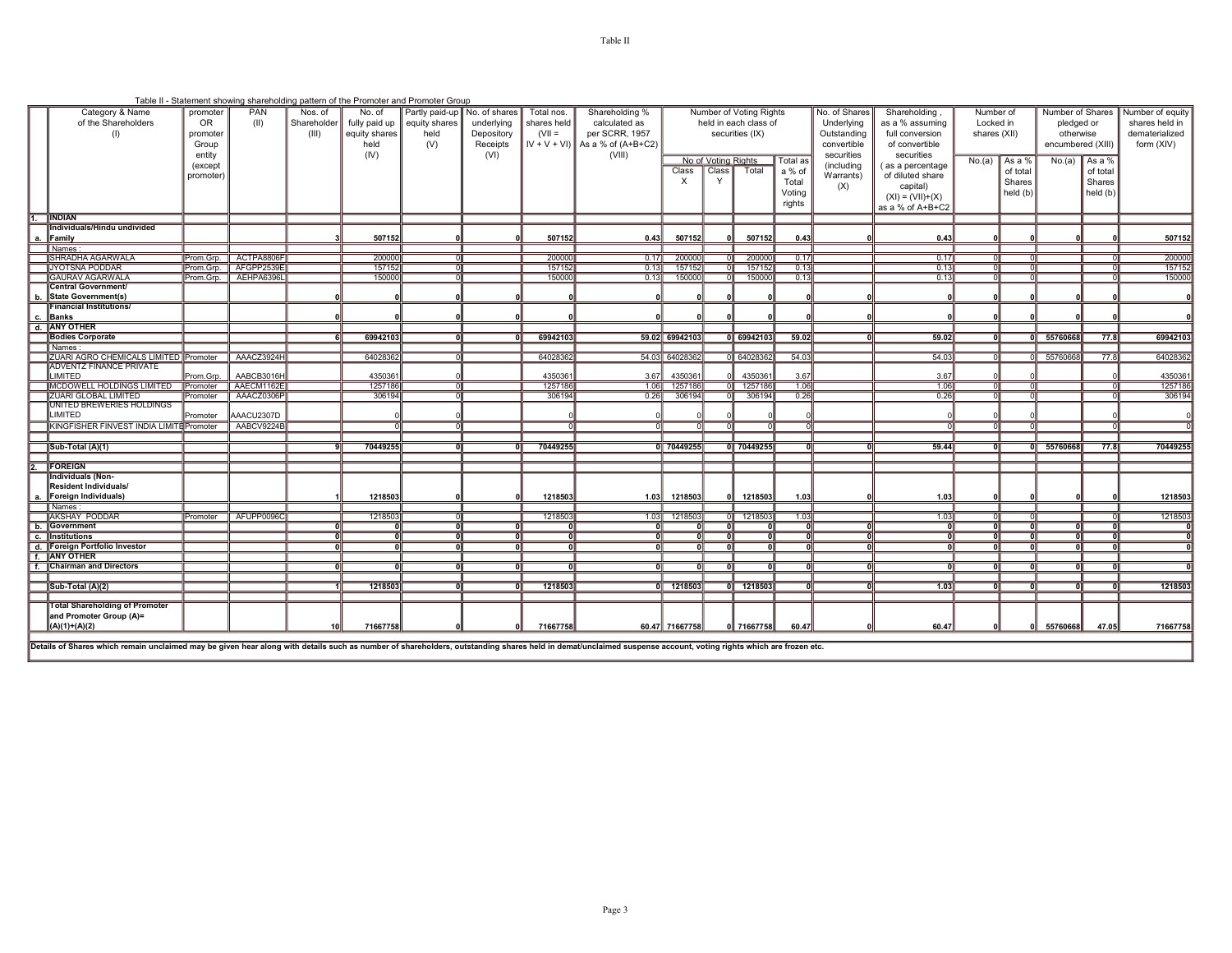|    |                                                                                                                                                                                                                |            |                                |                       | Table III - Statement showing shareholding pattern of the Public shareholder |                         |                 |                                                      |                 |                                       |                                                         |                           |                                   |              |                                 |                                        |                |                                  |
|----|----------------------------------------------------------------------------------------------------------------------------------------------------------------------------------------------------------------|------------|--------------------------------|-----------------------|------------------------------------------------------------------------------|-------------------------|-----------------|------------------------------------------------------|-----------------|---------------------------------------|---------------------------------------------------------|---------------------------|-----------------------------------|--------------|---------------------------------|----------------------------------------|----------------|----------------------------------|
|    | Category & Name                                                                                                                                                                                                | PAN        | Nos. of                        | No. of                | Partly paid-up   No. of shares                                               |                         | Total nos.      | Shareholding %                                       |                 | Number of Voting Rights               |                                                         | No. of Shares             | <b>Total Shareholding</b>         | Number of    |                                 | Number of Shares                       |                | Number of equity                 |
|    | of the Shareholders                                                                                                                                                                                            | (II)       | Shareholder                    | fully paid up         | equity shares                                                                | underlying              | shares held     | calculatedide III                                    |                 | held in each class of                 |                                                         | Underlying<br>Outstanding | as a % assuming                   | Locked in    |                                 | pledged or otherwise                   |                | shares held in<br>dematerialized |
|    | (1)                                                                                                                                                                                                            |            | (III)                          | equity shares<br>held | held<br>(V)                                                                  | Depository<br>Receipts  | $(VII =$        | per SCRR, 1957<br>$ V + V + V $ ] As a % of (A+B+C2) |                 | securities IX)                        |                                                         | convertible               | full conversion<br>of convertible | shares (XII) |                                 | encumbered (XIII)                      |                | form (XIV)                       |
|    |                                                                                                                                                                                                                |            |                                | (IV)                  |                                                                              | (VI)                    |                 | (VIII)                                               |                 |                                       |                                                         | securities                | securities                        | No.(a)       | As a %                          | No.(a)                                 | As a %         |                                  |
|    |                                                                                                                                                                                                                |            |                                |                       |                                                                              |                         |                 |                                                      | Class           | No of Voting Rights<br>Class<br>Total | Total as<br>a % of                                      | (including                | as a percentage                   |              | of total<br>Shares              | Not applic                             | of total       |                                  |
|    |                                                                                                                                                                                                                |            |                                |                       |                                                                              |                         |                 |                                                      | X               |                                       | Total                                                   | Warrants)                 | of diluted share                  |              | held (b)                        | able)                                  | Shares<br>held |                                  |
|    |                                                                                                                                                                                                                |            |                                |                       |                                                                              |                         |                 |                                                      |                 |                                       | Voting                                                  | (X)                       | capital)<br>(XI)                  |              |                                 |                                        | (Not appli     |                                  |
|    |                                                                                                                                                                                                                |            |                                |                       |                                                                              |                         |                 |                                                      |                 |                                       | rights                                                  |                           |                                   |              |                                 |                                        | cable) (b)     |                                  |
| 1. | <b>INSTITUTIONS</b>                                                                                                                                                                                            |            |                                |                       |                                                                              |                         |                 |                                                      |                 |                                       |                                                         |                           |                                   |              |                                 |                                        |                |                                  |
|    | a. Mutual Funds/                                                                                                                                                                                               |            |                                | 10000                 | οl                                                                           | ٥l                      | 10000           | 0.01                                                 | 10000           | 10000<br>0                            | 0.01                                                    | $\overline{\mathbf{0}}$   | 0.01                              |              | -01                             | <b>NA</b>                              |                | 10000                            |
|    | b. Venture Capital Funds<br>c. Alternate Investment Funds                                                                                                                                                      |            | 0<br>गा                        | $\Omega$<br>ण         | ٥l<br>गा                                                                     | ٥ll<br>ण                | កា              | $\mathbf{0}$<br>ᆒ                                    | οl<br>ா         | 0 II<br>ᇭ                             | n۱۱<br>οll<br>ण<br>ᇭ                                    | Οll<br>वा                 | οll<br>ग                          | o۱Ι<br>त॥    | ٥l<br>ण                         | <b>NA</b><br>$N_A$                     |                |                                  |
|    | <b>Foreign Venture</b>                                                                                                                                                                                         |            |                                |                       |                                                                              |                         |                 |                                                      |                 |                                       |                                                         |                           |                                   |              |                                 |                                        |                |                                  |
|    | d. Capital Investors                                                                                                                                                                                           |            |                                |                       |                                                                              |                         |                 |                                                      |                 |                                       |                                                         |                           |                                   |              |                                 | <b>NA</b>                              |                |                                  |
| е. | <b>Foreign Portfolio</b><br>Investor (Corporate)                                                                                                                                                               |            | 20                             | 4741849               |                                                                              |                         | 4741849         |                                                      | 4741849         | 4741849                               |                                                         |                           |                                   |              |                                 | <b>NA</b>                              |                | 4741849                          |
|    | Names:                                                                                                                                                                                                         |            |                                |                       |                                                                              |                         |                 |                                                      |                 |                                       |                                                         |                           |                                   |              |                                 |                                        |                |                                  |
|    | <b>FIDELITY FUNDS - ASIAN SMALLER</b>                                                                                                                                                                          |            |                                |                       |                                                                              |                         |                 |                                                      |                 |                                       |                                                         |                           |                                   |              |                                 |                                        |                |                                  |
|    | <b>COMPANIES POOL</b><br>$\overline{e.}$ NRI - Repat-HUF                                                                                                                                                       | AACCF3258J | $\overline{0}$                 | 2049251               | 히                                                                            |                         | 204925          | 1.73<br>$\overline{0}$                               | 2049251         | 2049251<br>ᇭ                          | 1.73<br>ᇭ                                               |                           | 1.73<br>ᅁ                         |              | ᇚ                               | $N_A$                                  |                | 2049251                          |
|    | <b>Financial Institutions/</b>                                                                                                                                                                                 |            |                                |                       |                                                                              |                         |                 |                                                      |                 |                                       |                                                         |                           |                                   |              |                                 |                                        |                |                                  |
|    | Banks                                                                                                                                                                                                          |            | 235                            | 216341                |                                                                              |                         | 216341          | 0.18                                                 | 216341          | 216341<br>οl                          | 0.18                                                    |                           | 0.18                              |              |                                 | <b>NA</b>                              |                | 850                              |
|    | g. Insurance Companies<br><b>Provident Funds/</b>                                                                                                                                                              |            |                                | 400                   | 0l                                                                           | n۱۱                     | 400             | $\Omega$                                             | 400             | ᇭ<br>400                              | οll                                                     | ΩII                       | οll                               | o۱Ι          | Ωl                              | <b>NA</b>                              |                |                                  |
|    | Pension Funds                                                                                                                                                                                                  |            |                                |                       |                                                                              |                         |                 |                                                      |                 | n                                     |                                                         |                           | 0                                 |              |                                 | <b>NA</b>                              |                |                                  |
|    | i. ANY OTHER                                                                                                                                                                                                   |            |                                |                       |                                                                              |                         |                 |                                                      |                 |                                       |                                                         |                           |                                   |              |                                 |                                        |                |                                  |
|    | i. Market Maker                                                                                                                                                                                                |            |                                |                       |                                                                              |                         |                 |                                                      |                 |                                       | O                                                       |                           | 0l                                |              |                                 | <b>NA</b>                              |                |                                  |
|    | Sub-Total (B)(1)                                                                                                                                                                                               |            | 257                            | 4968590               | ា                                                                            | $\overline{\mathbf{0}}$ | 4968590         |                                                      | 4.19 4968590    | $0$ 4968590                           | 4.19                                                    | ᇭ                         | 4.19                              | តា           | o                               |                                        |                | 4752699                          |
|    |                                                                                                                                                                                                                |            |                                |                       |                                                                              |                         |                 |                                                      |                 |                                       |                                                         |                           |                                   |              |                                 |                                        |                |                                  |
|    | <b>Central Government/</b><br>State Government(s)/                                                                                                                                                             |            |                                |                       |                                                                              |                         |                 |                                                      |                 |                                       |                                                         |                           |                                   |              |                                 |                                        |                |                                  |
|    | 2 a. President of India                                                                                                                                                                                        |            |                                | 1051450               |                                                                              |                         | 1051450         | 0.89                                                 | 1051450         | 0 1051450                             | 0.89                                                    |                           | 0.89                              |              |                                 | NA                                     |                | 1050000                          |
|    |                                                                                                                                                                                                                |            |                                |                       |                                                                              |                         |                 |                                                      |                 |                                       |                                                         |                           |                                   |              |                                 |                                        |                |                                  |
|    | Sub-Total (B)(2)                                                                                                                                                                                               |            |                                | 1051450               |                                                                              | ்⊓                      | 1051450         |                                                      | $0.89$ 1051450  | $0$ 1051450                           | 0.89                                                    |                           | 0.89                              |              |                                 |                                        |                | 1050000                          |
|    | <b>NON-INSTITUTIONS</b>                                                                                                                                                                                        |            |                                |                       |                                                                              |                         |                 |                                                      |                 |                                       |                                                         |                           |                                   |              |                                 |                                        |                |                                  |
|    | a. <b>INDIVIDUALS</b>                                                                                                                                                                                          |            |                                |                       |                                                                              |                         |                 |                                                      |                 |                                       |                                                         |                           |                                   |              |                                 |                                        |                |                                  |
|    | I. Individual shareholders<br>holding nominal share capital                                                                                                                                                    |            |                                |                       |                                                                              |                         |                 |                                                      |                 |                                       |                                                         |                           |                                   |              |                                 |                                        |                |                                  |
|    | up to Rs. 2 lakhs.                                                                                                                                                                                             |            | 57493                          | 19733299              |                                                                              |                         | 19733299        |                                                      | 16.65 19733299  | 0 19733299                            | 16.65                                                   |                           | 16.65                             | 4000         | 0.01                            | <b>NA</b>                              |                | 17514824                         |
|    | II. Individual shareholders                                                                                                                                                                                    |            |                                |                       |                                                                              |                         |                 |                                                      |                 |                                       |                                                         |                           |                                   |              |                                 |                                        |                |                                  |
|    | holding nominal share capital<br>in excess of Rs. 2 lakhs.                                                                                                                                                     |            | 121                            | 8733945               |                                                                              |                         | 8733945         | 7.37                                                 | 8733945         | 8733945<br>ΩII                        | 7.37                                                    |                           | 7.37                              |              |                                 | <b>NA</b>                              |                | 8659793                          |
|    | Names                                                                                                                                                                                                          |            |                                |                       |                                                                              |                         |                 |                                                      |                 |                                       |                                                         |                           |                                   |              |                                 |                                        |                |                                  |
|    | <b>DOLLY KHANNA</b>                                                                                                                                                                                            | ADOPD7812J |                                | 1963104               |                                                                              |                         | 1963104         |                                                      | 1.66 1963104    | 0 1963104                             | 1.66                                                    |                           | 1.66                              |              |                                 |                                        |                | 1963104                          |
| b. | <b>NBFCs registered</b><br>with RBI                                                                                                                                                                            |            |                                |                       |                                                                              |                         |                 |                                                      |                 |                                       |                                                         |                           |                                   |              |                                 | <b>NA</b>                              |                |                                  |
|    | c. Employee Trusts                                                                                                                                                                                             |            | $\overline{0}$                 | ol                    | $\overline{0}$                                                               | οll                     | 0               | - Ol                                                 | οll             | ᇭ                                     | ᇭ<br>οll                                                | ΩI                        | ᇭ                                 | ٥ll          | o                               | <b>NA</b>                              |                |                                  |
|    | <b>Overseas Depositories</b>                                                                                                                                                                                   |            |                                |                       |                                                                              |                         |                 |                                                      |                 |                                       |                                                         |                           |                                   |              |                                 |                                        |                |                                  |
| d. | (holding DRs)<br>(balancing figure)                                                                                                                                                                            |            |                                |                       |                                                                              |                         |                 |                                                      |                 |                                       |                                                         |                           |                                   |              |                                 | <b>NA</b>                              |                |                                  |
| e. | <b>ANY OTHER</b>                                                                                                                                                                                               |            |                                |                       |                                                                              |                         |                 |                                                      |                 |                                       |                                                         |                           |                                   |              |                                 |                                        |                |                                  |
|    | <b>BODIES CORPORATE</b>                                                                                                                                                                                        |            | 378                            | 6766053               | ក                                                                            | ol                      | 6766053         |                                                      | $5.71$ 6766053  | $0$ 6766053                           | 5.71                                                    | ᅃ                         | 5.71                              |              | ា                               | $N_A$                                  |                | 6694813                          |
|    | <b>Clearing Members</b><br><b>DIRECTORS AND THEIR RELATIVES</b>                                                                                                                                                |            | 76<br>$\overline{\phantom{a}}$ | 414825<br>11650       | ᅁ<br>οll                                                                     | O<br>οll                | 414825<br>11650 | 0.35<br>0.01                                         | 414825<br>11650 | ᇭ<br>414825<br>11650<br>0II           | 0.35<br>0.01                                            | οll<br>οll                | 0.35<br>0.01                      | ol<br>٥ll    | 01<br>0 II                      | $N_A$<br><b>NA</b>                     |                | 414825<br>11650                  |
|    | <b>Foreign Individuals</b>                                                                                                                                                                                     |            | $\overline{4}$                 | 30 <sup>1</sup>       | ᅃ                                                                            | ᇭ                       | 30              | −о                                                   | 30              | −o∥                                   | 30 <sup>1</sup><br>−o∥                                  | $\overline{\mathbf{0}}$   | ᅃ                                 | oll          | −0∥                             | NAI                                    |                | $\overline{30}$                  |
|    | <b>HINDU UNDIVIDED FAMILIES</b>                                                                                                                                                                                |            | 899                            | 1676991               | 히                                                                            | ᇭ                       | 1676991         |                                                      | 1.42 1676991    | $0$ 1676991                           | 1.42                                                    | ᇭ                         | 1.42                              | ᇭ            |                                 | <b>NA</b>                              |                | 1676991                          |
|    | <b>TEPF</b><br>Names                                                                                                                                                                                           |            |                                | 2756816               |                                                                              |                         | 2756816         |                                                      | 2.33 2756816    | $0$ 2756816                           | 2.33                                                    |                           | 2.33                              |              |                                 | <b>NA</b>                              |                | 2756816                          |
|    | <b>INVESTOR EDUCATION AND</b>                                                                                                                                                                                  |            |                                |                       |                                                                              |                         |                 |                                                      |                 |                                       |                                                         |                           |                                   |              |                                 |                                        |                |                                  |
|    | PROTECTION FUND AUTHORITY<br>MINISTRY OF CORPORATE AFFAIRS                                                                                                                                                     |            |                                | 2756816               |                                                                              |                         | 2756816         |                                                      | 2756816         | 2756816                               |                                                         |                           | 2.33                              |              |                                 |                                        |                |                                  |
|    | NRI - Non-Repat                                                                                                                                                                                                |            | 202                            | 250631                | ᇭ                                                                            | ᇭ                       | 250631          | 0.21                                                 | 250631          | $0$ 250631                            | 2.33<br>0.21                                            | ण                         | 0.21                              | oll          | ना                              | $\overline{NA}$                        |                | 275681<br>250631                 |
|    | <b>NRI - Repat</b>                                                                                                                                                                                             |            | 276                            | 1027 Z4               |                                                                              |                         | 1027 Z4         | 0.41                                                 | 482724          | 482724                                | 0.41                                                    |                           | .41                               |              |                                 | NA                                     |                | 482374                           |
|    | <b>OTHERS</b><br>$\ $ trusts                                                                                                                                                                                   |            | 1                              | 50                    | ᇭ                                                                            | ᇭ                       | 50<br>338       | ᆒ                                                    | 50<br>338       | −o∥<br>338                            | 50<br>ெ                                                 | ᇭ                         | ᇭ<br>ᇭ                            | ᇭ            | ா                               | <b>NAI</b><br>$\overline{\mathsf{NA}}$ |                | 338                              |
|    | e. NRI - Repat-Minor                                                                                                                                                                                           |            | -311<br>ol                     | 338<br>- 01           | ி<br>$\overline{0}$                                                          | ᇭ<br>$\overline{0}$     | οl              | −0∥<br>ol                                            | 0II             | ा<br>$\overline{\mathbf{0}}$          | ण<br>$\overline{\mathbf{0}}$<br>$\overline{\mathbf{0}}$ | ᇭ<br>oll                  | $\overline{0}$                    | ᇭ<br>oll     | 0   <br>$\overline{\mathbf{0}}$ | <b>NAI</b>                             |                |                                  |
|    |                                                                                                                                                                                                                |            |                                |                       |                                                                              |                         |                 |                                                      |                 |                                       |                                                         |                           |                                   |              |                                 |                                        |                |                                  |
|    | Sub-Total (B)(3)                                                                                                                                                                                               |            | 59456                          | 40827352              | ᅃ                                                                            | ᇭ                       | 40827352        |                                                      | 34.45 40827352  |                                       | $\boxed{0}$ 40827352 34.45                              | ᇭ                         | 34.45                             | 4000         | 0.01                            |                                        |                | 38463085                         |
|    | <b>Total Public Shareholding</b>                                                                                                                                                                               |            |                                |                       |                                                                              |                         |                 |                                                      |                 |                                       |                                                         |                           |                                   |              |                                 |                                        |                |                                  |
|    | $  (B) = (B)(1)+(B)(2)+(B)(3)$                                                                                                                                                                                 |            | 59719                          | 46847392              |                                                                              | Oll                     | 46847392        |                                                      | 39.53 46847392  | $0$ 46847392                          | 39.53∥                                                  | 0                         | 39.53                             | 4000         |                                 |                                        |                | 44265784                         |
|    | Details of the shareholders acting as persons in Concert including their Shareholding (No. and %):                                                                                                             |            |                                |                       |                                                                              |                         |                 |                                                      |                 |                                       |                                                         |                           |                                   |              |                                 |                                        |                |                                  |
|    |                                                                                                                                                                                                                |            |                                |                       |                                                                              |                         |                 |                                                      |                 |                                       |                                                         |                           |                                   |              |                                 |                                        |                |                                  |
|    | Details of Shares which remain unclaimed may be given hear along with details such as number of shareholders, outstanding shares held in demat/unclaimed suspense account, voting rights which are frozen etc. |            |                                |                       |                                                                              |                         |                 |                                                      |                 |                                       |                                                         |                           |                                   |              |                                 |                                        |                |                                  |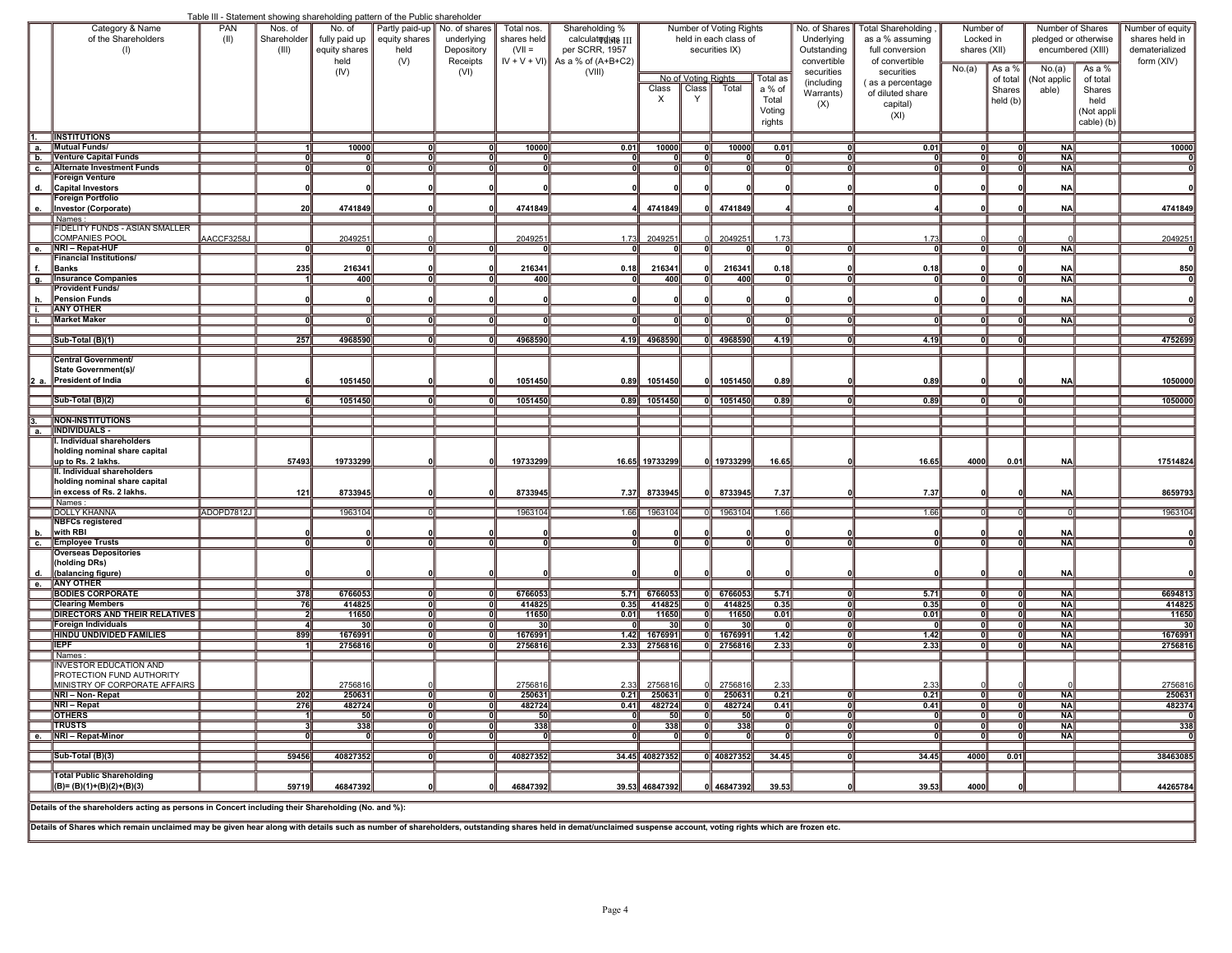## Table IV

Table IV - Statement showing shareholding pattern of the Non Promoter- Non Public shareholder

| Category & Name                                           | PAN | Nos. of            | No. of             | report calculation choicing characteristing pattern or the rich richmotor richmotorcharacteristic<br>Partly paid-up No. of shares |                  | Total nos.    | Shareholding %                 |   | Number of Voting Rights |                 |                                                                     | No. of Shares                                               | Total Shareholding,                                                                      | Number of    |                                            |                                               | Number of Shares                                                | Number of equity               |
|-----------------------------------------------------------|-----|--------------------|--------------------|-----------------------------------------------------------------------------------------------------------------------------------|------------------|---------------|--------------------------------|---|-------------------------|-----------------|---------------------------------------------------------------------|-------------------------------------------------------------|------------------------------------------------------------------------------------------|--------------|--------------------------------------------|-----------------------------------------------|-----------------------------------------------------------------|--------------------------------|
| of the Shareholders                                       |     | $(II)$ Shareholder | fully paid up $\ $ | equity shares                                                                                                                     | underlying       | shares held   | calculated as                  |   | held in each class of   |                 |                                                                     | Underlying                                                  | as a % assuming                                                                          | Locked in    |                                            |                                               | pledged or otherwise                                            | shares held in                 |
|                                                           |     | (III)              | equity shares      | held                                                                                                                              | Depository       | $(VII =$      | per SCRR, 1957                 |   |                         | securities (IX) |                                                                     | Outstanding                                                 | full conversion                                                                          | shares (XII) |                                            |                                               | encumbered (XIII)                                               | dematerialized                 |
|                                                           |     |                    | held<br>(IV)       | (V)                                                                                                                               | Receipts<br>(VI) | $IV + V + VI$ | As a % of $(A+B+C2)$<br>(VIII) | X | Class   Class   Total   |                 | No of Voting Rights Total as<br>a % of<br>Total<br>Voting<br>rights | convertible<br>securities<br>(including<br>Warrants)<br>(X) | of convertible<br>securities<br>(as a percentage<br>of diluted share<br>capital)<br>(XI) |              | $No.(a)$ As a %<br>Shares<br>$\ $ held (b) | No.(a)<br>of total    (Not applic   <br>able) | As a $%$<br>of total<br>Shares held<br>(Not appli<br>cable) (b) | form (XIV)<br>(Not applicable) |
| Custodian - ADRs                                          |     |                    |                    |                                                                                                                                   |                  |               |                                |   |                         |                 |                                                                     |                                                             |                                                                                          |              |                                            | <b>NA</b>                                     |                                                                 |                                |
| Custodian - GDRs                                          |     |                    |                    |                                                                                                                                   |                  |               |                                |   |                         |                 |                                                                     |                                                             |                                                                                          |              |                                            |                                               |                                                                 |                                |
| Custodian - Public                                        |     |                    |                    |                                                                                                                                   |                  |               |                                |   |                         |                 |                                                                     |                                                             |                                                                                          | οI           |                                            | <b>NAI</b>                                    |                                                                 |                                |
| 1. Custodian - SDRs                                       |     |                    |                    |                                                                                                                                   |                  |               |                                |   |                         |                 |                                                                     |                                                             |                                                                                          | ΟII          |                                            | <b>NAI</b>                                    |                                                                 |                                |
| <b>Employee Benefit Trust</b><br>under SEBI (Share based) |     |                    |                    |                                                                                                                                   |                  |               |                                |   |                         |                 |                                                                     |                                                             |                                                                                          |              |                                            |                                               |                                                                 |                                |
| Employee Benefit)                                         |     |                    |                    |                                                                                                                                   |                  |               |                                |   |                         |                 |                                                                     |                                                             |                                                                                          |              |                                            |                                               |                                                                 |                                |
| Regulations, 2014)                                        |     |                    |                    |                                                                                                                                   |                  |               |                                |   |                         |                 |                                                                     |                                                             |                                                                                          |              |                                            |                                               |                                                                 |                                |
| Total Non-Promoter- Non                                   |     |                    |                    |                                                                                                                                   |                  |               |                                |   |                         |                 |                                                                     |                                                             |                                                                                          |              |                                            |                                               |                                                                 |                                |
| Public Shareholding (C)=                                  |     |                    |                    |                                                                                                                                   |                  |               |                                |   |                         |                 |                                                                     |                                                             |                                                                                          |              |                                            |                                               |                                                                 |                                |
| $\ (C)(1)+(C)(2)\ $                                       |     |                    |                    |                                                                                                                                   |                  |               |                                |   |                         |                 |                                                                     |                                                             |                                                                                          |              |                                            |                                               |                                                                 |                                |